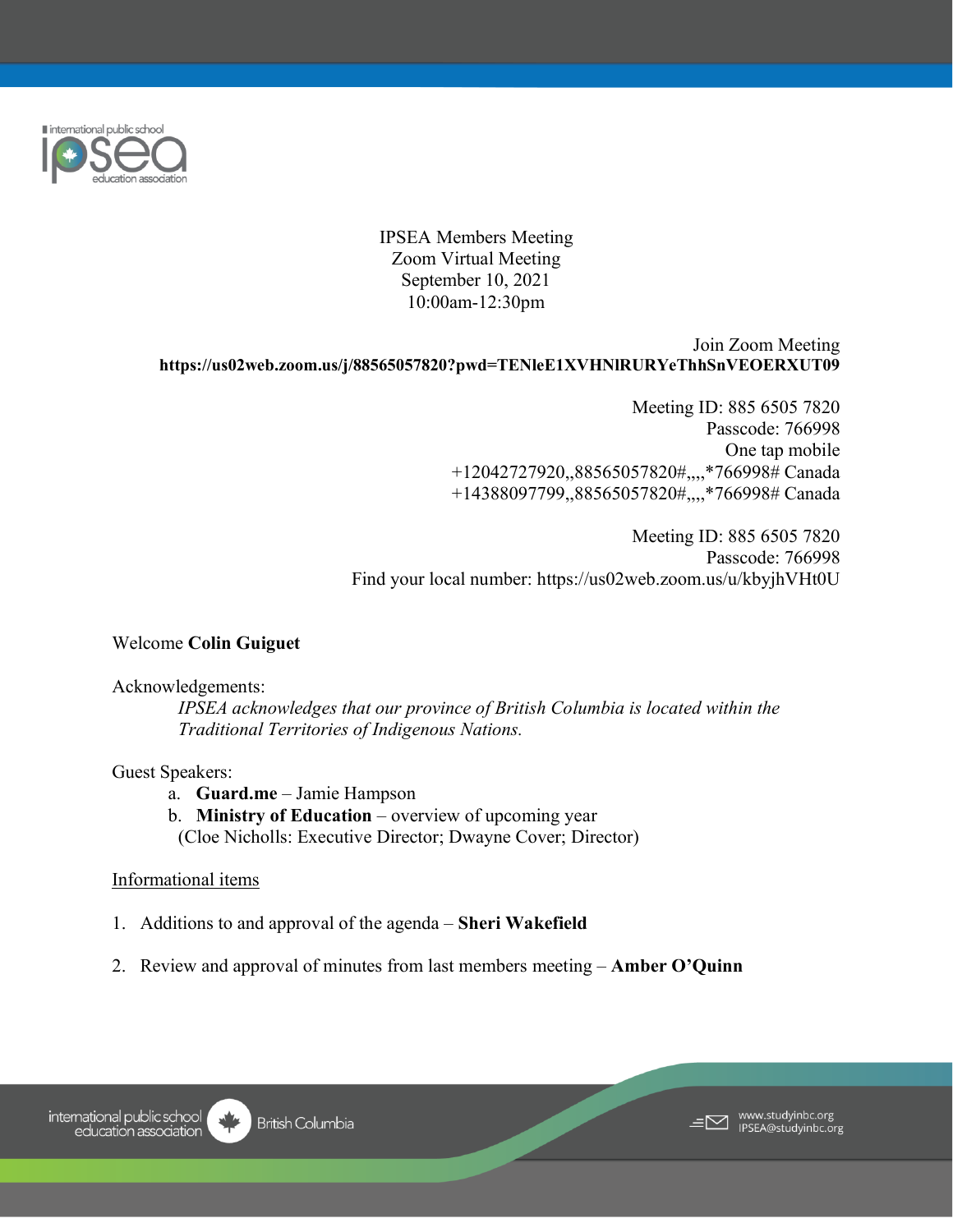

# 3. President's Report – **Colin Guiguet**

- a. Executive meeting review
- b. Review constitution and bylaw and members can make suggestions for changes/additions

# 4. Treasurer's Report – **Kevin O'Donnell**

- a. Review Financial report to date
- b. Membership fee reminder

# **5.** Executive Directors Report– **Kathren Clarke**

- a. MoE
	- i. IE Mobility applications (details on last page of agenda)
	- ii. Suggestions for Pro-Development opportunities 2021-2022?
	- iii. MoE Weekly Student Tracking
- b. Upcoming IPSEA Missions
	- i. SE Asia: December 14-15, 2021
	- ii. Japan: January 17-18, 2022
	- iii. China: March 29-30, 2022

# Committee Reports:

- **6.** IPSEA logo and web refresh update and presentation **Colin Guiguet a.** Pronouncing the name IPSEA (IP sea)
- **7.** Homestay Committee Update **Sheri Wakefield**
- **8.** Navigating the 'New Norm':- **Sheri Wakefield**
	- a. Roundtable discussion of issues districts are facing, and collaborative suggestions of approaches for solutions

Next Meetings:

- December 3, 2021 (TBD possibly VSB or zoom)
- March 7, 2022 (location VSB room 180, unless pandemic restrictions are in place)
- June 3, 2022 (VSB room 180, unless pandemic restrictions are in place)

## Attachments:

- June 4, 2021 AGM minutes
- IPSEA Directory (please notify Kathren of Changes)
- Constitution / Bylaws (2017)

international public school education association